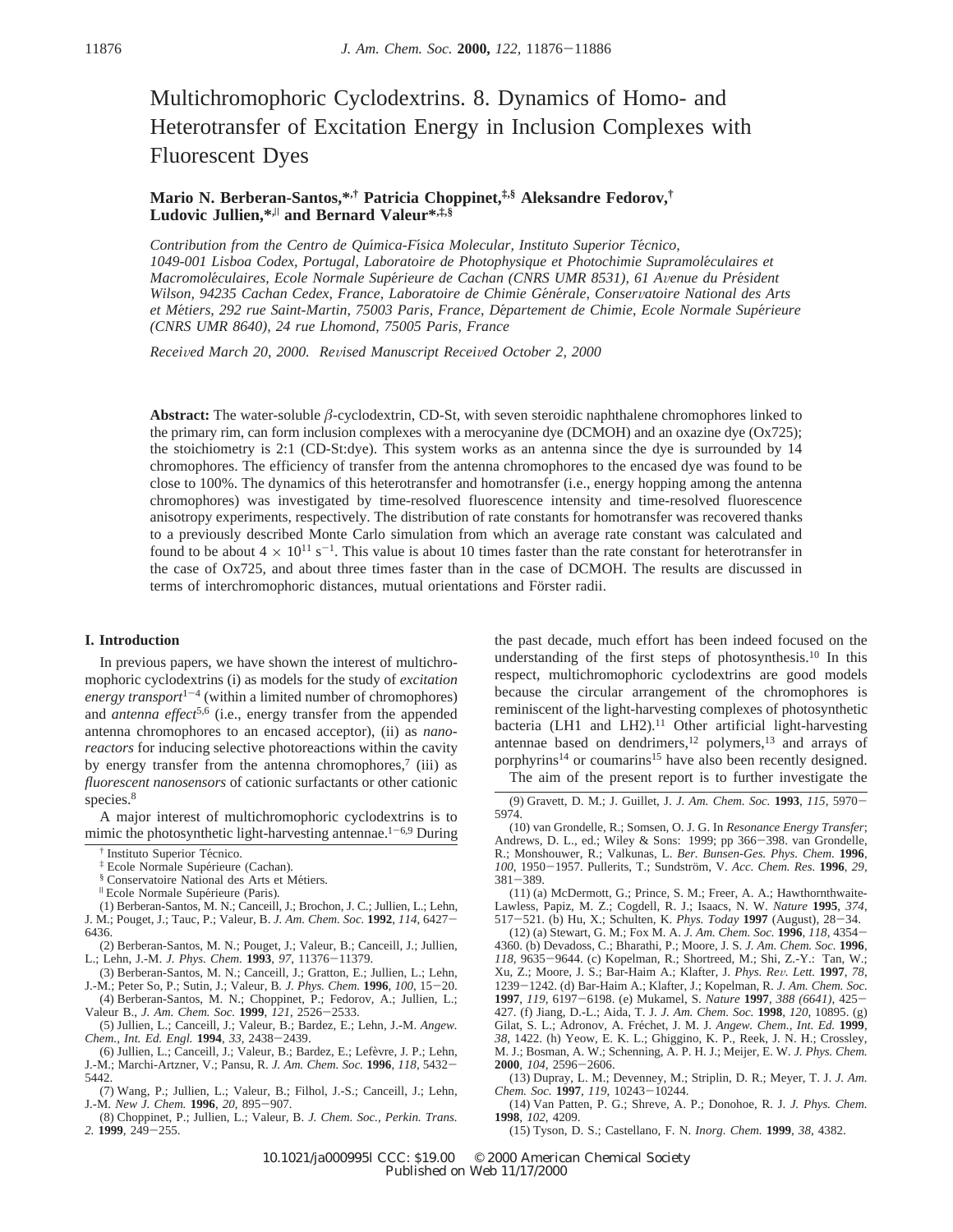

**Figure 1.** Chemical formulas of CD-St, MOD-St, CD-StMe, MOD-StMe, DCMOH and Ox725.

light-harvesting properties of multichromophoric cyclodextrins, and more precisely, to compare the dynamics of excitation energy transport among the antenna chromophores (homotransfer) with the dynamics of energy transfer from the antenna chromophores to an encased acceptor (heterotransfer). For this investigation, excimer formation between antenna chromophores should be avoided because excimers act as energy traps in the excitation energy hopping process, and energy transfer to an acceptor included in the cavity can occur from both monomer and excimer forms of the antenna chromophores. With this in mind, a new water-soluble *â*-cyclodextrin CD-St was synthesized; the synthesis together with the photophysical and structural features of its inclusion complexes with a merocyanine dye (DCMOH) and an oxazine dye (Oxazine 725) (see Figure 1) were reported in the preceding paper of this series.16 The formation of two complexes, CD-St:Dye and (CD-St)<sub>2</sub>:Dye, was observed and the constants for the following equilibria

> $CD-St + Dye = [CD-St:Dye]$  $CD-St + [CD-St:Dye] = [(CD-St),:Dye]$

were found to be  $10^4$  and  $10^7$ , respectively; therefore, at micromolar concentrations of CD-St and the dyes, the formation of 1:1 complex can be ignored, and only the 2:1 complex (Figure 2) will be considered in the present work. This complex is an outstanding artificial antenna with 14 chromophores surrounding an energy acceptor.

Steady-state and time-resolved fluorescent experiments have been carried out in the presence and in the absence of dye in the cavity. The obtained rate constants for transfer will allow us to compare the dynamics of homotransfer and heterotransfer. In particular, this comparison makes it possible to evaluate such multichromophoric systems for improving the turnover rate of a fluorescent acceptor under given conditions of illumination.



Figure 2. Schematic representation of the (CD-St)<sub>2</sub>:Dye complex.

#### **II. Results and Discussion**

**A. Preliminary Discussion on the Mechanisms of Energy Transfer in Multichromophoric Cyclodextrins.** Before reporting the results on the new cyclodextrin CD-St, it is worth discussing the possible mechanisms of homotransfer and heterotransfer in free CD-St and its complexes in light of our previous investigations on multichromophoric cyclodextrins. $1-6$ 

**Homotransfer.** In CD-St, the chromophores are attached to the primary rim so that the distance between the links of the chromophores to the rim is about  $4 \text{ Å}$ . The question then arises as to whether the short-range interactions resulting from interchromophore orbital overlap play a significant role or not as compared to Coulombic interactions. It should be first emphasized that, owing to the flexibility of the link between the chromophores and the cyclodextrin rim, a distribution of mutual distances and orientations is expected and that the interchromophoric distance can be significantly larger than 4 Å.

The relative contribution of Coulombic and short-range interactions is an important point to be discussed. The electronic coupling can be written  $as<sup>17</sup>$ 

$$
u = u^{\text{Coul}} + u^{\text{short}}
$$

where  $u^{\text{Coul}}$  is the Coulombic interaction and  $u^{\text{short}}$  expresses the interactions that depend on the degree of interchromophore orbital overlap.  $u^{\text{short}}$  is the sum of two terms: (i)  $u^{\text{exch}}$  defining the quantum mechanical two-electron-exchange interaction; (ii) *u*pen accounting for interpenetration of the orbitals centered on the two chromophores. Therefore, interpenetration as well as exchange effects are important at close separations, whereas Dexter<sup>18</sup> discussed only the exchange interaction. Interestingly, the  $u^{pen}$  term acts to reinforce the  $u^{Coul}$  term, while  $u^{exch}$  opposes it. Regarding the relative contribution of the Coulombic and short-range interactions, it is of major interest to recall the very interesting results obtained by Scholes and Ghiggino<sup>17</sup> in the case of naphthalene dimers: for instance, at an interchromophoric distance as short as  $4 \text{ Å}$ , the contribution of short-range interactions to the overall calculated electronic coupling is only 17%. The important consequence is that for allowed transitions the Coulombic interaction is likely to be predominant even at short distances.

One now faces the question as to whether Förster's theory relevant to dipole-dipole interaction<sup>19</sup> is valid in the present

<sup>(16)</sup> Choppinet, P.; Jullien, L.; Valeur, B. *Chem. Eur. J.* **<sup>1999</sup>**, *<sup>5</sup>*, 3666- 3678.

<sup>(17)</sup> Scholes, G. D.; Ghiggino, K. P. *J. Phys. Chem.* **1994**, *98*, 4580.

<sup>(18)</sup> Dexter, D. L. *J. Chem. Phys.* **<sup>1953</sup>**, *<sup>21</sup>*, 836-850.

<sup>(19) (</sup>a) Fo¨rster, Th*. Ann. Phys. (Leipzig)* **<sup>1948</sup>**, *<sup>2</sup>*, 55-75. (b) Fo¨rster, Th. *Discuss. Faraday Soc.* **<sup>1959</sup>**, *<sup>27</sup>*, 7-17. (c) *Modern Quantum Chemistry*, Part III; Sinanoglu, O., Ed.; Academic Press: New York, 1965; pp 93- 137.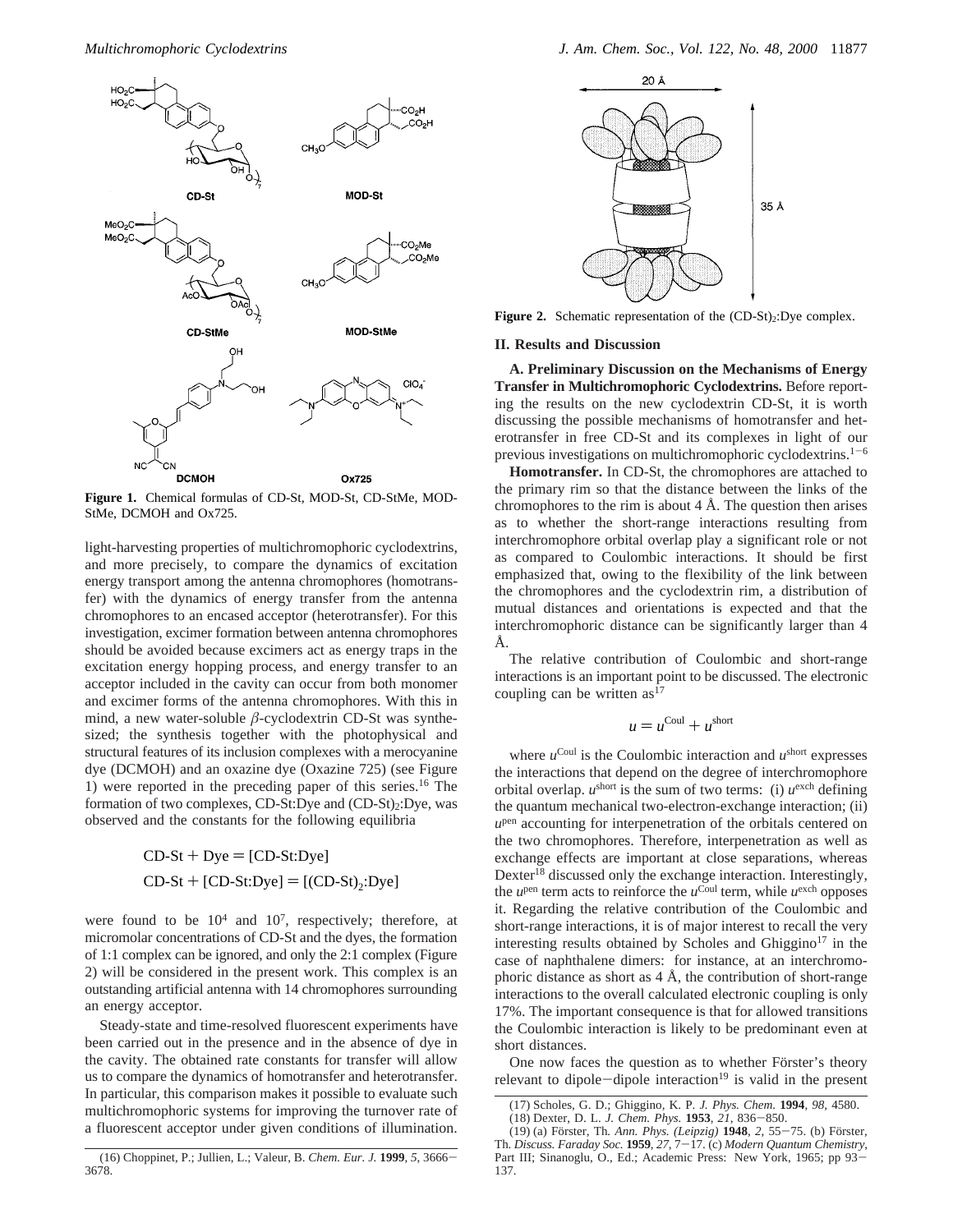

Figure 3. (A) Absorption spectrum and corrected fluorescence spectrum of CD-St. (B) Fluorescence spectrum of CD-St and absorption spectra of DCMOH and Ox725. Solvent: mixture of buffer at pH 10

system. In fact, the point dipole approximation in Förster's theory is questionable in our case because the donor-acceptor separation approaches the size of the chromophores. The Coulombic term must take into account the shape of the molecular charge distribution. This can be achieved by considering the total excitation as a sum of electrostatic interactions between point monopoles located at the atoms of the chromophores,<sup>20</sup> but generally the monopole corrections do not exceed 20%. For instance, despite the small interchromophoric separation between the bacteriochlorophyll a molecules in the LH2 light-harvesting antenna complex of *Rhodobacter sphaeroides*, the monopole corrections were found to be only 20% or  $less.<sup>21</sup>$ 

All these considerations led us to make the approximation of pure dipole-dipole interaction, that is, very weak coupling, and to use the Förster formula<sup>19b</sup> in the Monte Carlo simulations carried out to estimate the distribution of rate constants for homotransfer.4 Using the results of these simulations, a good fit to the experimental fluorescence anisotropy decays was obtained for four different multichromophoric cyclodextrins, and the recovered parameters (fundamental anisotropy and nearestneighbor distance from the anisotropy decay; nearest-neighbor distance from the steady-state anisotropy) for all cyclodextrins were found to be physically reasonable and coherent. In particular, the nearest-neighbor distances fell in the range  $5-7$ Å in all cases, which is compatible with the nearest-neighbor distances expected from molecular modeling. These observations confirm the validity of the theoretical model based on Förster's theory.

**Heterotransfer.** In the complexes of CD-St, the distance between the antenna chromophores and an acceptor included



Figure 4. Corrected fluorescence spectra of CD-St/Dye mixtures ( $\lambda_{\text{exc}}$ )  $I = 0.1 \text{ M}$ ) and ethanol 95:5 (v/v).<br>  $= 320 \text{ nm}$ ) as a function of the dye concentration. The CD-St<br>
concentration is constant during these e concentration is constant during these experiments (A:  $9.4 \mu M$  with DCMOH; B: 6.8 *µ*M with Ox725). The spectra were corrected for the inner filter effect. Solvent: mixture of buffer at pH 10 ( $I = 0.1$  M) and ethanol 95:5 (v/v).

into the cavity may be short enough to allow the molecular orbitals of the former to overlap those of latter. The above considerations on electronic coupling between two identical chromophores still apply in the case of two interacting nonidentical chromophores, and the conclusions are equally valid. Therefore, the Coulombic interaction is again likely to be predominant.

**B. Energy Transfer from the Antenna Chromophores to the Acceptor (Heterotransfer).** All experiments were performed at room temperature in an aqueous buffer at pH 10 (ionic strength 0.1 M) containing 5% (v/v) ethanol.

**Steady-State Measurements**. The absorption and fluorescence spectra of CD-St together with the absorption spectra of the dyes are shown in Figure 3 to visualize the spectral overlap between donor emission spectrum and acceptor absorption spectrum.

Figure 4 displays the evolution of the fluorescence spectrum upon CD-St excitation ( $\lambda_{\rm exc}$  = 320 nm) when increasing the dye concentration at constant CD-St concentration. A progressive quenching of CD-St fluorescence is shown to be accompanied by an increase of dye fluorescence. Moreover, the fluorescence emission arising from the dye exceeds the value expected from direct excitation of the dye. In line with the preceding paper,<sup>16</sup> these experiments confirm: (i) the formation of complexes between CD-St and the dyes; (ii) the process of energy transfer occurring from CD-St to the dye.

The evolution of the fluorescence intensity  $I_x$  from CD-St as a function of dye concentration contains information on the stability constant of the complex  $(\beta)$  and on the energy transfer

<sup>(20)</sup> Chang, J. C. *J. Chem. Phys.* **<sup>1977</sup>**, *<sup>67</sup>*, 3901-3909.

<sup>(21)</sup> Jimenez, R.; Dikshit, S. N.; Bradforth, S. E.; Fleming, G. R. *J. Phys. Chem.* **<sup>1996</sup>**, *<sup>100</sup>*, 6825-6834.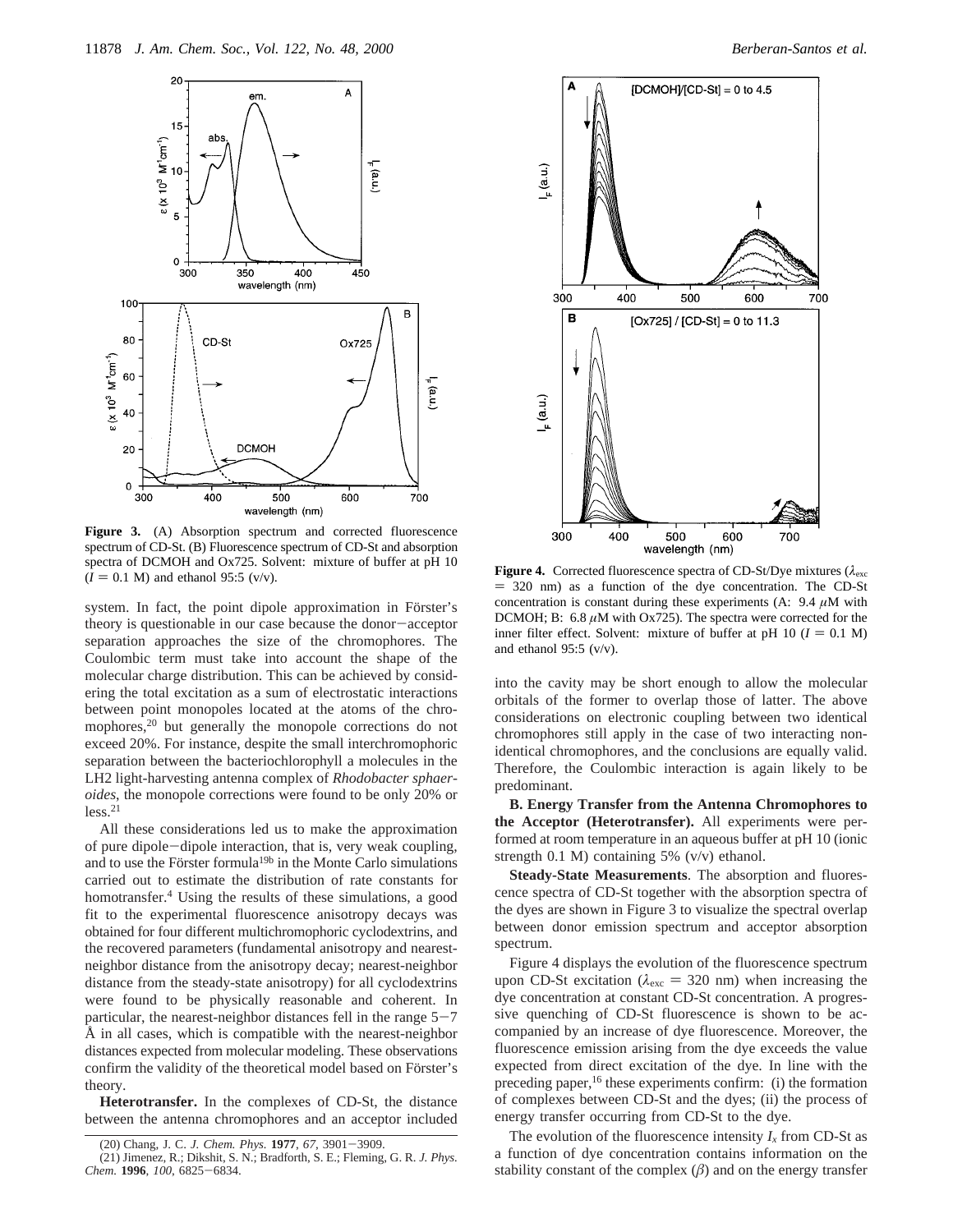

**Figure 5.** Variations of the ratio  $x = [Dye]_{tot}/[CD-St]_{tot}$  as a function of the fluorescence intensity at 357 nm. The solid lines corresponds to the best fit with eq 1 (see text).

efficiency. In fact, the latter is directly related to the asymptotic value of the fluorescence intensity (corresponding to full complexation).

As explained in the Introduction, a 2:1 complex  $[(CD-St)<sub>2</sub>:$ Dye] is solely considered according to the chemical equation:

$$
2CD-St + Dye = [(CD-St)2:Dye]
$$

Activities and concentrations were identified in the expression of the corresponding association constant  $\beta = [(\text{CD-St})_2:\text{Dye}]/$ [2CD-St]<sup>2</sup>[Dye] (reference state: solute at infinite dilution) to derive the reported numerical values. Then, the mass conservation conditions, together with the linear dependence of the fluorescence intensity on concentration valid in the dilute regime considered, were used to obtain the following equation:

$$
x = \frac{I_x - I_0}{2(I_{\infty} - I_0)} \left\{ \frac{1}{\beta} \left[ \frac{1}{[CD - St]_{\text{tot}}} \left( \frac{I_0 - I_{\infty}}{I_x - I_{\infty}} \right) \right]^2 + 1 \right\} \tag{1}
$$

where  $x = [Dye]_{tot}/[CD-St]_{tot}$  (the subscript tot refers to the total amount of added solute), and  $I_0$  and  $I_\infty$  designate the  $I_x$  values of the fluorescence intensity for  $x = 0$  and  $x \rightarrow \infty$  (full complexation), respectively.

The variations in fluorescence intensity  $I_x$  at 357 nm upon addition of DCMOH and Ox725 were corrected for the inner filter effect<sup>16</sup> and then analyzed by using a nonlinear leastsquares method (Figure 5).

In the case of Ox 725, the data were first analyzed leaving  $\beta$ and  $I_{\infty}$  as floating parameters. The value found for  $\beta$  was (2.4)  $\pm$  0.1)  $\times$  10<sup>10</sup>, which is in reasonable agreement with the value of  $5 \times 10^{10}$  obtained by a more accurate method described in the preceding paper.<sup>16</sup> The asymptotic value  $I_{\infty}$  was found to be very close to zero within experimental error which led us to the important conclusion that the energy transfer efficiency is close to 1.

The complete set of experimental points were used with  $Ox725$ , whereas the DCMOH aggregation<sup>16</sup> precluded analysis of the data when the total DCMOH concentration exceeds 8 *µ*M. Therefore, it turned out to be impossible to get a reliable value of the asymptotic value, and therefore on the energy transfer efficiency. However, this efficiency is expected to be even larger than in the case of Ox725, that is, closer to 1, because the spectral overlap between the emission spectrum of CD-St and the absorption spectrum of the dye is larger for DCMOH than for Ox725 (see Figure 3).

It is easy to show that the transfer efficiency is indeed expected to be close to 1. In the frame of Förster's theory whose validity has been discussed in section A, the transfer efficiency is given by

$$
\Phi_{\rm T} = \frac{1}{1 + \left(\frac{R}{R_0}\right)^6} \tag{2}
$$

where  $R_0$  is the Förster critical radius and R is the donoracceptor distance. Assuming that no preferential orientation is induced by inclusion of the dye into the cavity, the dynamic average of the orientational factor  $\kappa^2$ , that is,  $\frac{2}{3}$ , can be taken. The values of  $R_0$  are then (34  $\pm$  2) Å for DCMOH and (25  $\pm$ 2) Å for Ox725 (see Experimental Section).

By taking reasonable values of *R* ranging from 5 to 15 Å (see Figure 2), the transfer efficiency is indeed found to be close to 1: in the range 0.993-0.999 for DCMOH and in the range 0.956-0.999 for Ox725.

**Time-Resolved Fluorescence Experiments.** The fluorescence decay of CD-St alone (excitation at 326 nm and observation at 360 nm) was first recorded in the buffer at pH 10. A small departure from a single exponential was observed: in addition to the major component of 13.1 ns, there was a small contribution (3%) of a shorter component (2.94 ns) to the total intensity (Table 1). The intensity-averaged lifetime (defined as  $\langle \tau \rangle = \sum \alpha_i \tau_i^2 / \sum \alpha_i \tau_i$  where  $\alpha_i$  and  $\tau_i$  are the preexponential factors and time constants respectively) is 12.8 ns and time constants, respectively) is 12.8 ns.

The fluorescence decays of CD-St were then recorded in the presence of DCMOH at the same excitation and observation wavelengths (Figure 6). The concentrations of CD-St and DCMOH were chosen to be 16.6  $\mu$ mol.L<sup>-1</sup> so that the relative fractions of filled and free CD-St were 0.90 and 0.10, respectively. The unquenched fluorescence intensity of the free cyclodextrins is expected to be predominant at long times. A very satisfactory fit of the decay curves was obtained with a sum of three exponentials. No significant improvement of the fit was observed using a sum of four exponentials. To improve the accuracy on the observed short decay time that corresponds to the transfer from the antenna chromophores to DCMOH within the complexes, a narrow channel width was selected (0.955 ps/channel) and two decay times were fixed at the values corresponding to those of the free CD-St (vide supra). Under these conditions, the value of the short decay time is about 40 ps (Table 1). The reconvoluted curve superimposes very well the experimental curve over the whole time range, even in the rise-time part of the exciting pulse (Figure 6A). Comparison with the time evolution of the fluorescence intensity that would have been recorded in the absence of acceptor was made by reconvolution of the double exponential decay with the fixed decay times of the free CD-St (Figure 6B).<sup>22</sup> Since the short

<sup>(22)</sup> It should be emphasized that the two curves are normalized at long times where the contribution to fluorescence intensity is solely due to the uncomplexed cyclodextrins. One should not forget that a strong quenching of the antenna chromophores is in fact observed.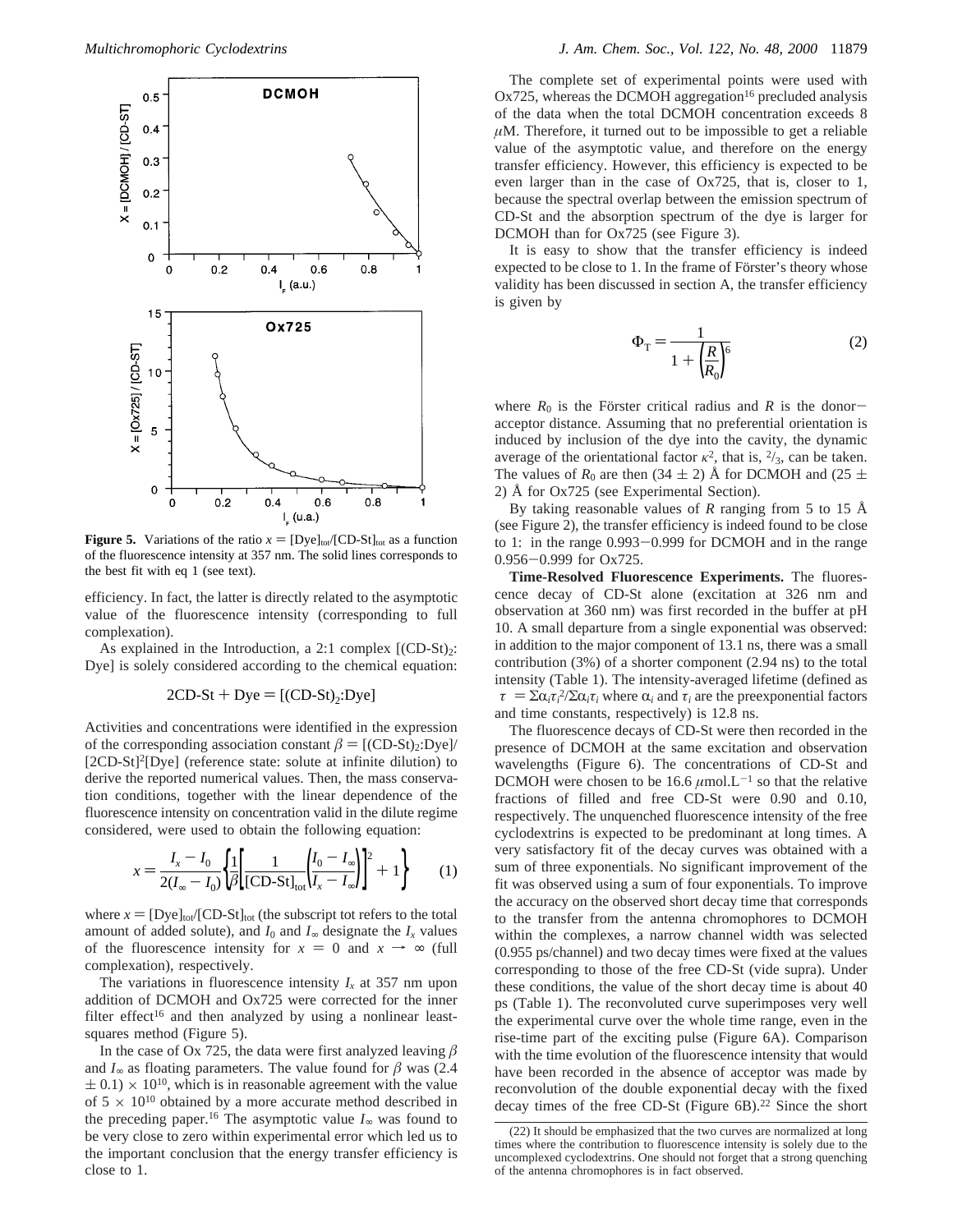**Table 1.** Time Constants Obtained by Analysis of the Time-Resolved Fluorescence of CD-St and Fluorescent Dyes; Excitation Wavelength: 326 nm

| acceptor           | [CD-St] $/\mu$ M | [acceptor] $/\mu$ M | $\lambda_{\rm obs}$ /nm | channel width/ps | time constants/ $nsa$<br>(normalized preexponential)<br>factors)                  | $\chi_{\rm r}^{2e}$  |
|--------------------|------------------|---------------------|-------------------------|------------------|-----------------------------------------------------------------------------------|----------------------|
| none               | 16.6             | $\theta$            | 360                     | 51               | 13.11 (0.88)<br>2.94(0.12)                                                        | 1.28                 |
| DCMOH <sup>b</sup> | 16.6             | 16.6                | 360                     | 0.955            | 13.11 fixed (0.47)<br>2.94 fixed (0.29)<br>0.040(0.24)                            | 0.95                 |
| <b>DCMOH</b>       | 16.6<br>6<br>60  | 16.6<br>6<br>6      | 600                     | 0.955            | Global analysis with<br>0.382 fixed, 3.53 fixed<br>$\Rightarrow$ rise time: 0.042 | 1.02<br>1.06<br>1.01 |
| DCMOH <sup>c</sup> | 60               | 6                   | 600                     | 0.955            | 3.53 fixed $(1)$<br>$0.009(-0.73)$<br>$0.184(-0.03)$                              | 1.03                 |
| $Ox725^d$          | 16.6             | 80.5                | 360                     | 0.955            | 13.11 fixed (0.04)<br>2.94 fixed (0.09)<br>0.012(0.73)<br>0.090(0.15)             | 0.90                 |

<sup>*a*</sup> The accuracy on time constants larger than 100 ps is a few percents. For time constants lower than 100 ps, see text. <sup>*b*</sup> [DCMOH]<sub>free</sub> = 9.0  $\mu$ M;  $[CD-St]_{free} = 1.6 \mu M$ ;  $[CD-St:DCMOH] = 0.15 \mu M$ ;  $[ (CD-St)_{2}:DCMOH] = 7.4 \mu M$ . *c*  $[DCMOH]_{free} = 0.008 \mu M$ ;  $[CD-St]_{free} = 48 \mu M$ ;  $[CD-Stt]_{free} = 48 \mu M$  $DCMOH$ ] = 0.004 *µM*; [(CD-St)<sub>2</sub>:DCMOH] = 5.98 *µM*. *d* [Ox725]<sub>free</sub> = 72.4 *µM*; [CD-St]<sub>free</sub> = 1.4 *µM*; [CD-St: Ox725] = 1.0 *µM*; [(CD-St)<sub>2</sub>:  $Ox725$ ] = 7.1  $\mu$ M. <sup>e</sup>  $\chi_{\rm r}^2 = \frac{1}{\nu} \sum_{i=1}^N \frac{[R(t_i) - R_{\rm c}(t_i)]^2}{R(t_i)}$ 

$$
r = \frac{1}{v_{i=1}} \cdot \frac{R(t_i)}{R(t_i)}
$$

where  $R(t_i)$  is the experimental curve,  $R_c(t_i)$  is the calculated one, *N* is the total number of data points;  $\nu = N - p$ , where *p* is the number of fitted parameters.

decay time is of the order of the width of the instrumental response (35-40 ps), careful examination of the accuracy was achieved by calculating the reduced *ø*-square (defined in Table 1) versus time constant for transfer, all other fit parameters being fixed. The standard deviation is about 10 ps.

The same experiment was carried out with Ox725 upon excitation at 326 nm and observation at 360 nm (Figure 7). In this case, a sum of four exponentials was necessary to obtain a satisfactory fit of the decay curve. As with DCMOH, two of them were fixed at the values corresponding to those of the free CD-St. The decay times relevant to transfer are 12 and 90 ps (Table 1). A standard deviation of 5 ps was evaluated from the variations in reduced *ø*-square.

To confirm the value of the rate constant for transfer in the DCMOH complex, the acceptor time evolution at 600 nm was measured upon excitation of the antenna chromophores at 326 nm. A rise time should be observed as a result of energy transfer from the antenna chromophores together with the two decay times corresponding to bound and free DCMOH. Three timeresolved experiments were carried out corresponding to three different relative concentrations of CD-St and DCMOH (Table 1). A global analysis (using Globals software) of the three sets of data was performed with a model of three exponentials with two of the time constants were fixed at the values equal to the lifetimes of free DCMOH (0.382 ns) and bound DCMOH (3.53 ns) (these values were determined in a separate experiment upon direct excitation of DCMOH at 575 nm). Then, global analysis yielded a rise time of 42 ps with a standard deviation of about 15 ps, which is in agreement with the decay time previously determined (vide supra).

Unfortunately, it turned out to be impossible to determine the rise time(s) of Ox725 encased in the complex upon excitation of the antenna chromophores because the quantum yield of this dye was too low (even lower than in the buffer).

**Discussion.** To compare the rates of transfer observed with DCMOH and Ox725, it is convenient to estimate an average value of the time constant for the latter by using the preexponential factors  $\alpha_i$  and the time constants  $\tau_i$  (see Table 1) as

follows:  $(\alpha_1 \tau_1 + \alpha_2 \tau_2)/(\alpha_1 + \alpha_2) = 25$  ps.<sup>23</sup> This value is smaller than the time constant for DCMOH (40 ps), which is in contradiction with the spectral overlaps for the two dyes (see Figure 3), and with the resulting Förster critical radii from which it is expected that the energy transfer is faster in complexes with DCMOH than in those with Ox725. Further examination of the time-resolved data will help us to solve this apparent paradox.

By comparing Figures 6B and 7B, it is striking that the effect of energy transfer on the shape of the fluorescence decay of the antenna chromophores is much less pronounced in the case of DCMOH, as revealed by the difference between the experimental curve and the time evolution of the fluorescence intensity that would have been recorded in the absence of acceptor. This is surprising at first sight because the proportions of free and complexed cyclodextrins are the same in the two solutions under study (see Table 1). Moreover, the preexponential factors (Table 1) show that the relative contribution of the time constant for transfer in the case DCMOH (0.24) is much smaller than the sum of the relative contributions of the two time constants for Ox725 (0.88). These considerations led us to conclude that there exist in the case of DCMOH very short time constants  $($  < 10 ps) that cannot be determined owing to the time resolution of our instrument. The existence of a very fast initial decay cannot be detected in the very first part of the curve which is affected by the convolution of the *δ*-pulse response with the instrumental response.

This is confirmed by further analysis of the rise time of the DCMOH fluorescence upon excitation of the antenna chromophores in the presence of an excess of CD-St so that the contribution of direct excitation of free DCMOH molecules is

<sup>(23)</sup> This expression of the amplitude-averaged time constant must be used in the case of energy transfer. It is not correct to use the intensityaveraged decay time  $(\Sigma \alpha_i \tau_i^2 / \Sigma \alpha_i \tau_i)$  because such an integrated intensity is<br>not relevant to a dynamic process like energy transfer. In fact, the signal not relevant to a dynamic process like energy transfer. In fact, the signal measured at a certain time after excitation is proportional to the number of donor molecules still excited at that time and able to transfer their energy to an acceptor molecule; therefore, the amplitude-averaged decay time should be used.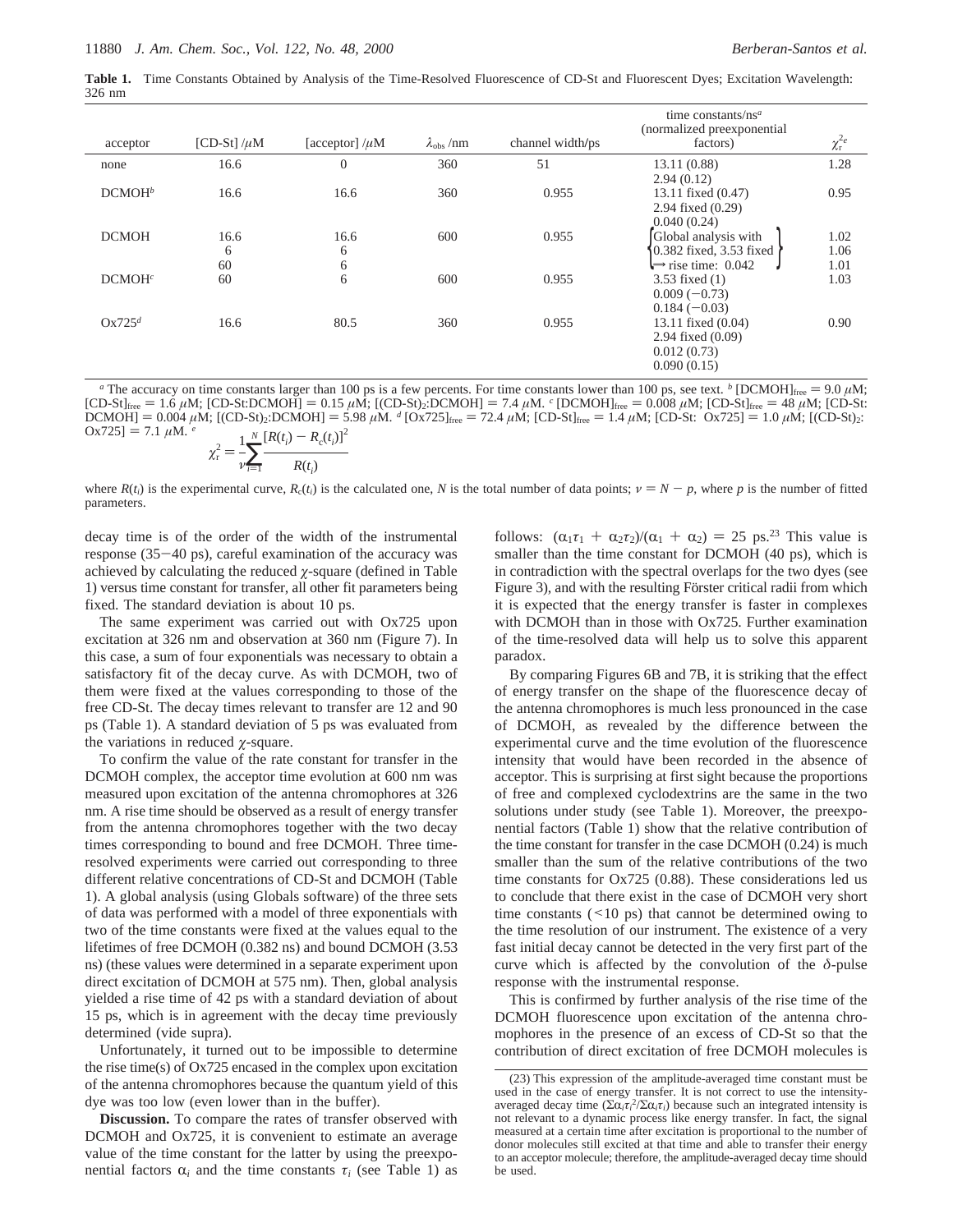

**Figure 6.** Fluorescence decay of CD-St  $(16.6 \mu M)$  in the presence of DCMOH (16.6  $\mu$ M). (A) Experimental decay (points) and best fit (solid line) with a sum of three exponentials with two of them fixed at the values corresponding to the empty cyclodextrins (13.11 and 2.94 ns). (B) Reconvoluted curve (solid line) corresponding to only uncomplexed cyclodextrins (with normalization at long time) in order to visualize the effect of energy transfer. The difference between this curve and the experimental decay (points) represents the effect of energy transfer. Excitation wavelength: 320 nm, emission wavelength: 360 nm. Channel width: 0.955 ps.

negligible (Table 1). We tried first a model of a difference of two exponentials. The absolute values of the preexponential factors would be equal if the excited DCMOH molecules appear only by energy transfer from the antenna chromophores. However, direct excitation of a few bound DCMOH is possible at 326 nm. Therefore, the positive preexponential factor is expected to be somewhat larger than the negative one. The decay time was fixed at 3.53 ns (lifetime of bound DCMOH), and the rise time was found to be 37 ps, which is consistent with the value obtained from global analysis). However, the corresponding preexponential factor is  $-0.14$  as compared to the normalized positive preexponential factor of 1, which is not satisfactory at all. Then, we tried a three-exponential model with the decay time still fixed at 3.53 ns and with two floating rise times (Figure 8). The latter ones were found to be 9 and 184 ps (Table 1)



**Figure 7.** Fluorescence decay of CD-St (16.6 *µ*M) in the presence of Ox725 (80.5  $\mu$ M). (A) Experimental decay (points) and best fit (solid line) with a sum of four exponentials with two of them fixed at the values corresponding to the empty cyclodextrins (13.11 and 2.94 ns). (B) Reconvoluted curve (solid line) corresponding to only uncomplexed cyclodextrins (with normalization at long time) in order to visualize the effect of energy transfer. The difference between this curve and the experimental decay (points) represents the effect of energy transfer. Excitation wavelength: 326 nm, observation wavelength: 360 nm. Channel width: 0.955 ps.

with preexponential factors of  $-0.73$  and  $-0.03$ , the sum being, as expected, not much smaller than that of the positive preexponential factor normalized to 1. Morever, the chi-square is slightly lower than in the model of a difference of two exponentials and the autocorrelation function of the residuals (not shown) is very satisfactory. It should be emphasized that the rise time of 9 ps has a much larger contribution than the longer one by a factor of more than 20, and considering the width of the instrumental response of our instrument, we cannot indeed exclude the existence of shorter decay times.

The fact that two time constants for energy transfer were determined for Ox725 and DCMOH complexes does not necessarily mean that there are two distinct locations of the dye in the complex. In fact, the analysis described above have shown the difficulty to get reliable values especially when one of the time constants is shorter than the width of the instrumental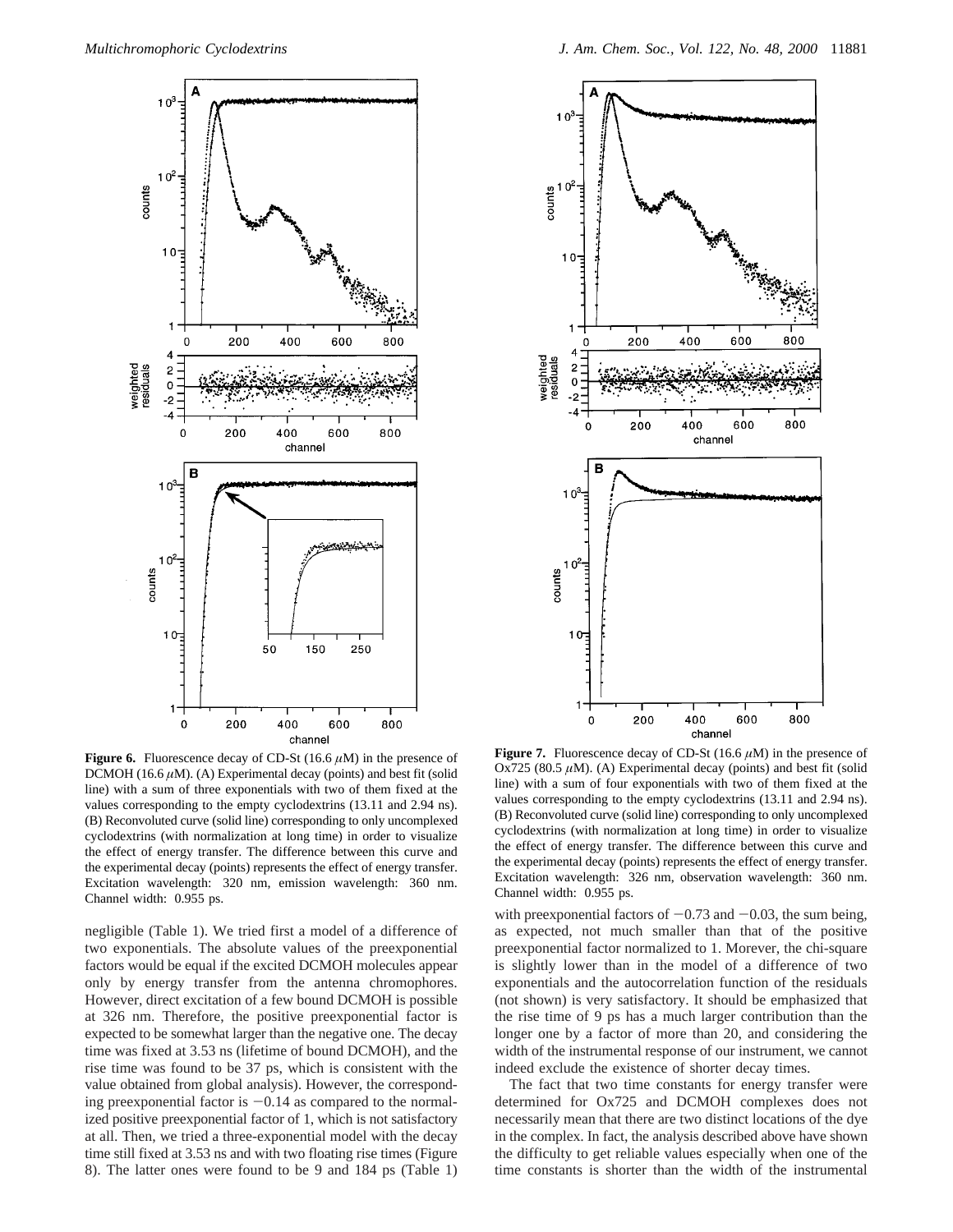

**Figure 8.** Time evolution of the fluorescence decay of DCMOH (6  $\mu$ M) in the presence of CD-St (60  $\mu$ M) (at these concentrations, the amount of free DCMOH is negligible). Experimental decay (points) and best fit (solid line) with a sum of three exponentials with one of them fixed at the value corresponding to the lifetime of bound DCMOH (3.53 ns). Excitation wavelength: 326 nm. Observation wavelength: 600 nm. Channel width: 0.955 ps.

response. Morever, it should be noted that there are various possibilities of relative distances and mutual orientations between the antenna chromophores and a dye molecule included in a 2:1 complex in which the cyclodextrin secondary rims are facing. Therefore, a model based on a sum of one (or two) exponential(s) (fixed) and a distribution of exponentials (expressing a distribution of time constants for transfer) is likely to give an even better curve fitting and would be physically more acceptable. But such a model would be, in practice, difficult to use in data analysis.

From the rate constants, it is, in principle, possible to calculate the average donor-acceptor distance, assuming that the Förster formula can be applied:

$$
k = \frac{1}{\tau_0} \left(\frac{R_0}{R}\right)^6 \tag{3}
$$

where  $\tau_0$  is the excited-state lifetime of the antenna chromophores in the absence of acceptor. However, the above discussion on the rate constants for transfer led us to be very cautions regarding the reliability of such a calculation especially in the case of DCMOH. Moreover, the validity of the point dipole approximation in Förster theory (since the interchromophoric distance is not large with respect to the size of the chromophores) and the value of  $\frac{2}{3}$  for the orientational factor may be questionable. Nevertheless, assuming random mutual orientations, an order of magnitude can be obtained for the complexes with Ox725. For these complexes, the rate constants for energy transfer (reciprocals of the decay times) are  $(1.11 \pm$  $0.06$   $\times$  10<sup>10</sup> s<sup>-1</sup> and (8.3  $\pm$  0.3)  $\times$  10<sup>10</sup> s<sup>-1</sup>. Equation 3 leads to values of *R* equal to 8 and 11 Å which are compatible with the structure of the 2:1 complexes in which the cyclodextrin secondary rims are facing (see Figure 2). But, as outlined above, a conclusion in terms of two different locations of Ox725 cannot be drawn. An average distance of  $9-10$  Å is preferably to be



**Figure 9.** Excitation polarization spectra of MOD-StMe and CD-StMe in a mixture of ethanol-methanol 9:1  $(v/v)$  at 110 K. Observation wavelength: 360 nm.

kept in mind together with an average transfer rate constant of  $4 \times 10^{10}$  s<sup>-1</sup>.

For DCMOH, the supposed existence of time constants shorter than the instrument response precludes reliable determination of an average distance. Conversely, assuming that the average distance between DCMOH and the antenna chromophores is the same as for Ox725 (i.e.,  $\sim$ 9-10 Å), and taking into account the larger Förster radius (34 Å instead of 25 Å), an average rate constant for heterotransfer is estimated to be about  $(1-2) \times 10^{11}$  s<sup>-1</sup>. The corresponding time constants (5-10 ps) are shorter than the instrument response, as supposed above, and consistent with the predominant short rise time constant of about 9 ps detected in the time evolution of the DCMOH fluorescence.

**C. Energy Hopping among the Antenna Chromophores (Homotransfer).** For the study of homotransfer, the relevant observable quantity is no longer the fluorescence intensity decay but the emission anisotropy decay. To avoid the depolarization of fluorescence resulting from local motions of the chromophores, the experiments must be done in a rigid glass. An aqueous glass would allow us to study homotransfer and heterotransfer within the complexes under the same conditions. We tried to make such an aqueous glass after adding a large amount of lithium chloride to the buffer at pH 10. Unfortunately, the fluorescence decay of CD-St was very different from a single exponential which renders the use of an average lifetime questionable. Therefore, we decided to make a glass with an ethanol-methanol (9:1) mixture at 110 K. But, since CD-St is poorly soluble in this glass-forming solvent, we used the methylester form of CD-St, denoted CD-StMe. Unfortunately, complexes with DCMOH or Ox725 cannot be formed under these conditions because there is no longer a hydrophobic effect inducing inclusion of the dyes into the cyclodextrin cavity. Consequently, only homotransfer could be studied.

Excitation polarization spectra of MOD-StMe and CD-StMe were recorded under the above conditions (Figure 9). Depolarization resulting from energy transfer is clearly seen, except upon excitation at the red edge of the absorption spectrum (Weber red-edge effect), and to a less extent, upon excitation at the red edge of vibronic bands, as previously reported by us with other multichromophoric cyclodextrins.<sup>2</sup>

Time-resolved anisotropy measurements were also carried out for the above compounds under the same conditions. The excitation and observation wavelengths were 326 and 360 nm, respectively. For MOD-StMe, the emission anisotropy is constant, as expected, and the value, 0.32, is in fair agreement with the steady-state value found to be 0.29. The anisotropy decay of CD-StMe (Figure 10) is very fast: it levels off in less than 100 ps, and the measured long time anisotropy, 0.075, is somewhat higher than the value that would have been expected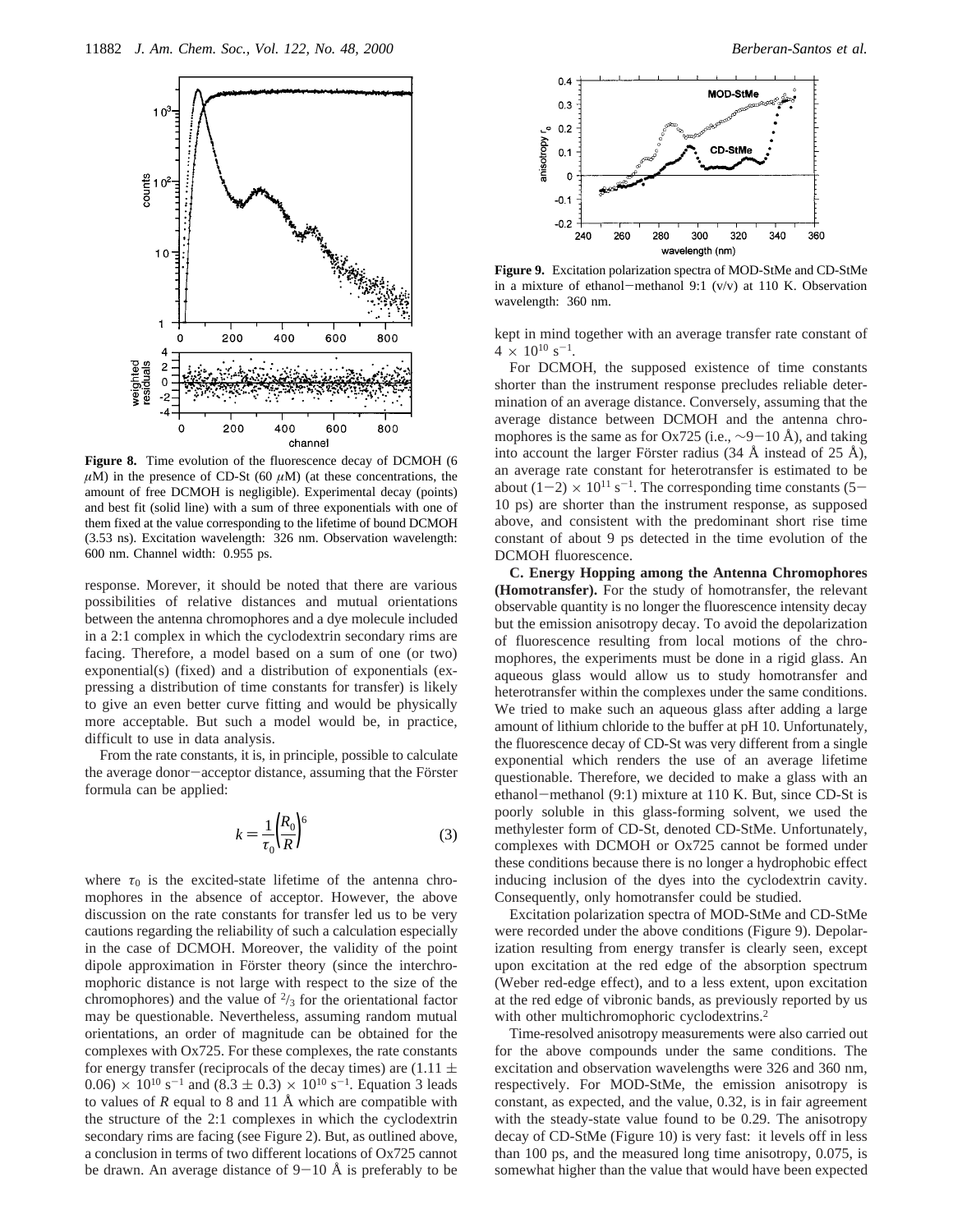from random mutual orientations of the chromophores, that is,  $\frac{1}{7}$  of the fundamental anisotropy of MOD-StMe at the same excitation wavelength:  $0.32/7 = 0.046$ . Such a difference could be explained by nonrandom mutual orientations of the chromophores, but in all multichromophoric cyclodextrins previously investigated, $1,4$  the chromophores were found to be randomly oriented owing to the flexibility of the link between the chromophores and the cyclodextrin rim. Examination of the excitation polarization spectrum in the 320-330 range (Figure 9) clearly shows that the departure from  $r_0/7$  can be assigned to a vibronic red-edge effect.

The time-resolved anisotropy data of CD-StMe were analyzed by using the results of a Monte Carlo simulation previously described by us.<sup>4</sup> It was shown that the anisotropy decay of the heptachromophoric system could be described by a continuous distribution  $f(K)$  of rate constants:

$$
r(T) = \frac{r_0}{7} (1 + 6 \int_0^{K_{\text{max}}} f(K) \exp(-KT) dK)
$$
 (4)

 $f(K)$  is conveniently expressed with the dimensionless rate constants *K* defined as  $KT = kt$ . *T* is a reduced time,  $T = At$ , where

$$
A = \frac{3}{2\tau_0} \left(\frac{R_0}{R}\right)^6 \tag{5}
$$

*R*<sub>0</sub> is the value of the Förster radius computed for  $\kappa^2 = \frac{2}{3}$ ,  $\tau_0$ is the excited-state lifetime in the absence of transfer, and *R* is the nearest-neighbor distance.

It is convenient to define a reduced anisotropy  $r_{\text{red}}(T)$  as

$$
r_{\text{red}}(T) = \frac{r(T) - r_{\infty}}{r_0 - r_{\infty}} = \frac{1}{6} \left( 7 \frac{r(T)}{r_0} - 1 \right)
$$
 (6)

It decreases from 1 to 0 and its main interest is thus to discard any dependence from  $r_0$  and  $r_\infty$ .  $r_0$  has indeed nothing to do with energy transfer, and  $r<sub>∞</sub>$  is a static parameter that depends on the number of chromophores and their orientations. Hence, the reduced anisotropy wholly characterizes the dynamics of homotransfer.

The reduced anisotropy resulting from the Monte Carlo simulation was shown to be very well-fitted with a sum of hyperbolic terms

$$
r_{\text{red}}(T) = \sum_{i} \frac{G_i}{T + T_i'}
$$
 (7)

where  $G_i$  and  $T'_i$  are the best fit parameters of the simulated decay.24

In the present case of CD-St, since  $r_0$  and  $r_\infty$  are known (0.32) and 0.075, respectively (vide supra)), the reduced anisotropy was calculated and analyzed using the following expression

$$
r_{\text{red}}(t) = \sum_{i} \frac{G_i}{At + T_i'}
$$
 (8)

where *A* is the only fitting parameter.

| (24) The following values are drawn from Table 1 of ref 4. |  |  |                                            |  |  |  |  |  |  |
|------------------------------------------------------------|--|--|--------------------------------------------|--|--|--|--|--|--|
|                                                            |  |  | $G_i$ 0.415685 1646.422 -2064.425 417.5875 |  |  |  |  |  |  |
|                                                            |  |  | $T_1'$ 0.505293 14.13654 14.41716 15.52145 |  |  |  |  |  |  |



**Figure 10.** Laser pulse and decay of emission anisotropy of in a mixture of ethanol-methanol 9:1 (v/v) at 110 K. Excitation wavelength: 326 nm, observation wavelength: 360 nm.



**Figure 11.** Analysis of the reduced anisotropy decay curve of CD-StMe. The broken lines correspond to  $A = 0.20 \text{ ps}^{-1}$  (- - -), 0.25 ps<sup>-1</sup> (**\_\_\_\_\_\_**), 0.30 ps-<sup>1</sup> (**\_\_ \_\_ \_\_**) (see text). Instrument response (**\_\_** ' **\_\_** ' **\_\_**).



**Figure 12.** Distribution of rate constants for homotransfer recovered from the analysis of the reduced anisotropy (see text).

Since the anisotropy decay is very fast and occurs during the excitation pulse, analysis was carried out by using eq 11 which takes into account the convolution with the experimental response (see Experimental Section). The experimental reduced anisotropy that was reconstructed with several values of *A* are shown in Figure 11. A very good agreement is found, *within the pulse duration*, for  $A = (0.25 \pm 0.05)$  ps<sup>-1</sup>. The average rate constant for transfer can then be calculated (see ref 4):  $\overline{k}$  $= 1.67A = (0.42 \pm 0.08) \text{ ps}^{-1}$ . The recovered distribution of rate constants  $f(k)$  is shown in Figure 12.

It is of interest to evaluate the highest possible value of the rate constant. In our previous work,<sup>4</sup> it was shown that  $K_{\text{max}}$  (in eq 4) is about 10, but a precise value was not determined. Further study allowed us to establish that the configuration for which one of the eigenvalues attains the minimum possible value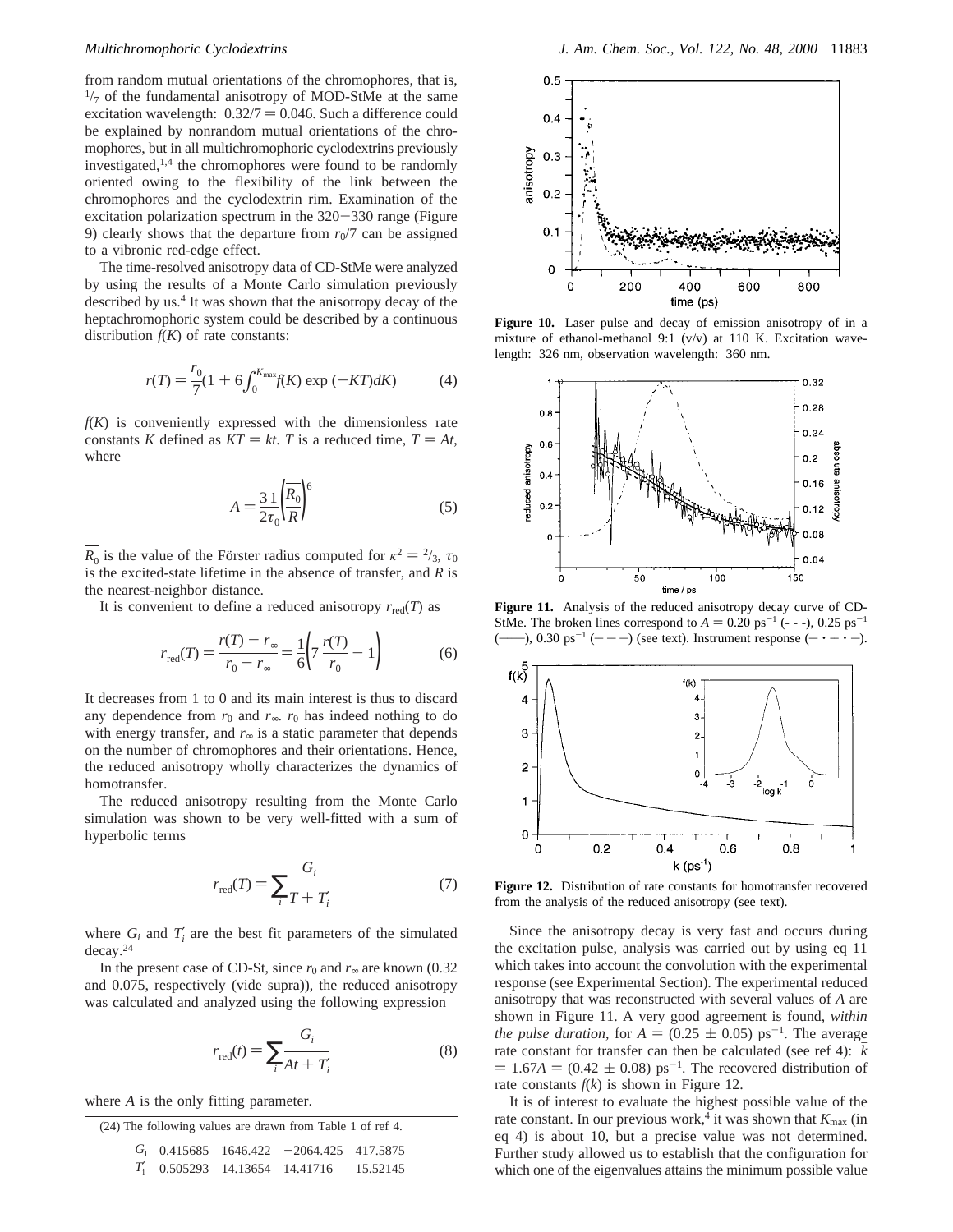

**Figure 13.** Schematic illustration of excitation energy hopping and trapping.

(maximum in modulus) corresponds to having all the transition dipoles tangential to the circumference defined by the chromophores. This is precisely the case of the photosynthetic units of purple bacteria.<sup>10</sup> In this situation, the orientational factor  $\kappa^2$ for nearest neighbors is the closest possible to 4, given the constraint of a circular arrangement. For seven chromophores,  $\kappa^2 = 3.28$ . In this case also, one obtains  $K_{\text{max}} = 12.54$ . In this way,  $K_{\text{max}}T = K_{\text{max}}At = k_{\text{max}}t$ , hence  $k_{\text{max}} = 12.54A$ , while  $\bar{k} =$ 1.67*A*. For  $A = 0.25$  ps<sup>-1</sup>, one obtains  $k_{\text{max}} = 3.1$  ps<sup>-1</sup>, which corresponds to a reciprocal time of 320 fs, while the reciprocal of *<sup>k</sup>*h corresponds to 2.4 ps.

From the calculated Förster critical radius (22 Å), the average lifetime (14.7 ns), and the average rate constant ( $\bar{k} = 0.42 \text{ ps}^{-1}$ ), one obtains  $R \approx 7$  Å which is consistent with the value expected from molecular models. It is remarkable that such a nearestneighbor distance is close to those obtained with other multichromophoric cyclodextrins for which the Förster critical radius was smaller (10 to 15 Å),<sup>4</sup> which resulted in a much slower decay of emission anisotropy (because of the sixth power dependence on  $R_0/R$ ). These observations further support the validity of the Monte Carlo simulation based on the Förster mechanism for energy transfer.

**D. Comparison between Heterotransfer and Homotransfer.** The above-described homotransfer experiments were not carried out under the same experimental conditions as heterotransfer. Moreover, CD-StMe was used instead of CD-St. However, the distances between the antenna chromophores in these two cyclodextrins are very similar, and the processes of energy hopping in the two subunits of the 2:1 complexes are likely to be independent. Furthermore, the absorption spectra of CD-StMe and CD-St, their fluorescence quantum yields (0.83 and 0.85, respectively), and their Förster radii for homotransfer (24 and 22 Å, respectively) are very similar. These remarks allowed us to make a comparison between the dynamics of heterotransfer and homotransfer, as schematically represented in Figure 13.

Let us examine first the case of Ox725. The average rate constant for heterotransfer was found to be about  $4 \times 10^{10}$  s<sup>-1</sup>; this value is to be compared with the average rate constant for homotransfer:  $4.2 \times 10^{11} \text{ s}^{-1}$ . Consequently, homotransfer appears to be about 10 times faster than heterotransfer. The Förster radius is only slighly shorter for homotransfer  $(22 \text{ Å})$ than for heterotransfer  $(25 \text{ Å})$ , but the average distance between the antenna chromophores in a 2:1 complex in which the cyclodextrin secondary rims are facing ( $\sim$ 6-7 Å) is shorter than the average distance between the dye and the antenna chromophores ( $\sim$ 9-10 Å) (vide supra). Because of the inverse sixth power dependence of the rate constant on the interchromophoric distance (eq 3), a 10-fold decrease of the rate constant corresponds to an increase of distance by a factor of only 1.47 (assuming that the Förster radius and the donor lifetime are unchanged). Therefore, the observed factor of 10 is consistent with the average distance between the antenna chromophores and the average distance between the dye and the antenna chromophores.

In the case of DCMOH, the possible existence of time constants shorter than the instrumental time response should be recalled (vide supra). The expected average rate constant (for heterotransfer),  $(1-2) \times 10^{11}$  s<sup>-1</sup>, is three times smaller than the rate for homotransfer. Heterotransfer is, in this case, more competitive with homotransfer because of the larger Förster radius.

In addition to these considerations on distances, effects of relative orientations of the chromophores undergoing transfer should be examined. Under the assumption that the antenna chromophores are randomly oriented, a favorable orientation between an excited chromophore and one of the six others can always be found so that a fast transfer can occur. In contrast, heterotransfer involves an antenna chromophore and the acceptor in a fixed relative orientation. The probability of a favorable mutual orientation is thus lower than in homotransfer; heterotransfer is thus expected to be slower, all other parameters being identical (distances and Förster radius), as observed for Ox725. However, if the Förster radius for homotransfer is smaller than for heterotransfer, the latter can become competitive, as observed for DCMOH.

**E. Comparison with Natural Antennae.** Natural photosynthetic systems have been optimally selected by evolution for capturing and converting sunlight. In particular, the natural harvesting antenna keeps the reaction center running at an optimal rate (1000 Hz) whereas direct sunlight exposure of the latter would lead to  $0.1-10$  Hz turnovers at the most.<sup>11b</sup> In relation with this feature, we have been concerned to use the present kinetic results for evaluating the ability of the multichromophoric cyclodextrins to feed the encased fluorescent dyes with excitation energy.

In an antenna-dye system, the antenna effect can be used to decrease the excitation light by a factor  $\epsilon_{\text{Antenna}}(\lambda_{\text{exc}})/\epsilon_{\text{Dve}}(\lambda_{\text{exc}})$ while maintaining constant the dye emission as long as (i) energy heterotransfer is complete, (ii) the average delay for transferring the excitation from the antenna to the dye is less than the lifetimes of both the dye and the elementary chromophore of the antenna (vide infra). In the  $[(CD-St)_2:dye]$  complexes, the preceding conditions (i) and (ii) are fulfilled since complete energy transfer from the naphthalene corollas to the encased dyes takes, in average, about  $5-25$  ps which is much less than the lifetimes of the fluorophores ( $\tau \geq 3$  ns). However, the antenna effect is not optimized in multichromophoric cyclodextrins since too few naphthalene chromophores are involved in the process of energy transfer. An order of magnitude of the maximal number of chromophores that could be contained within the antenna while still fulfilling (i) and (ii), can be evaluated as follows. The antenna is assumed to be enlarged while keeping the same homogeneous density of chromophores around the encased dye as in multichromophoric cyclodextrins, that is, keeping an interchromophoric distance of about 1 nm. In addition, we assume that energy hopping proceeds according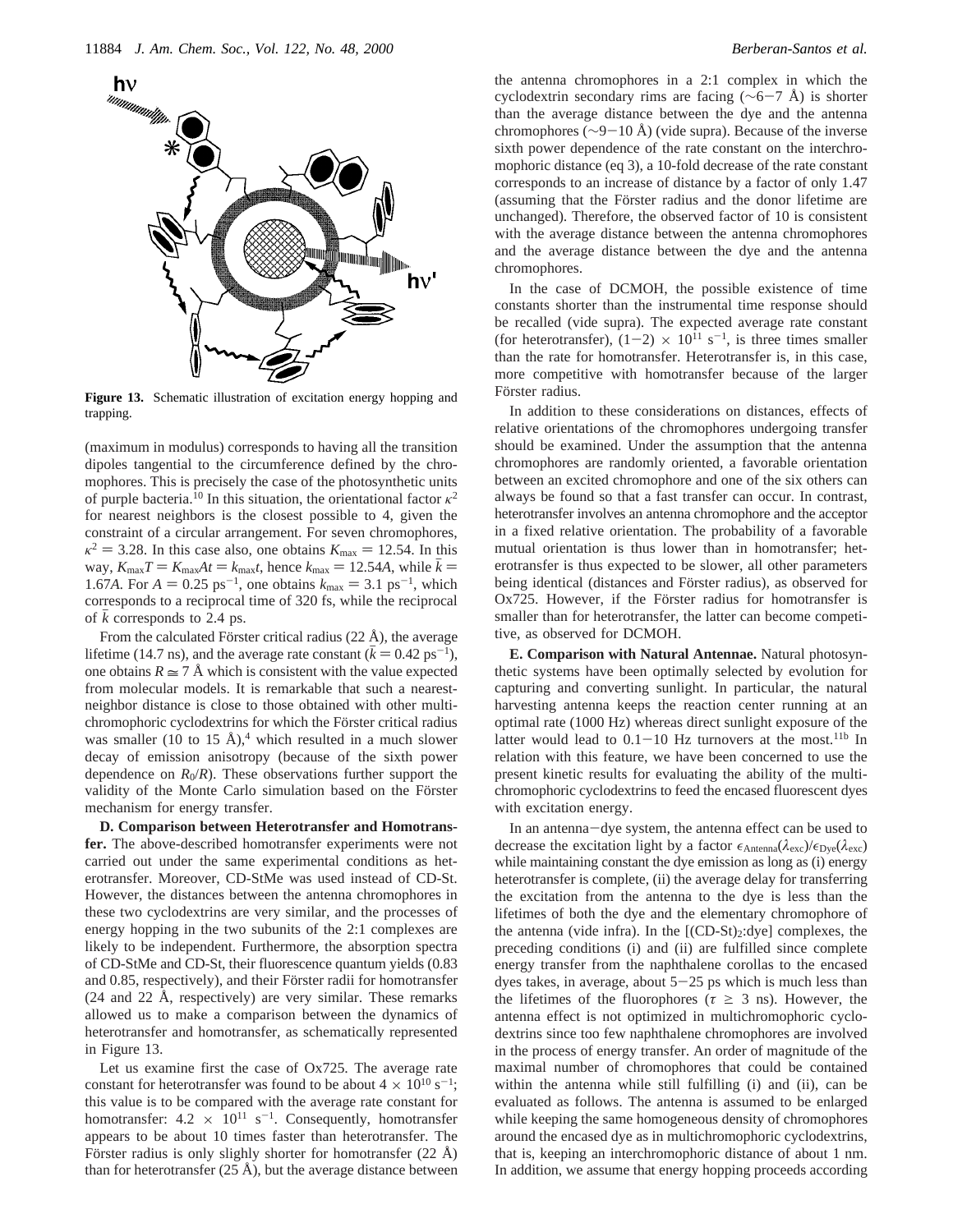to a diffusive mechanism in three dimensions, and each hop corresponds to a distance of  $r \approx 1$  nm and takes about  $\tau_h = 10$ ps. Then, the maximum distance *L* between an excited antenna chromophore and the encased dye such that the time required for the excitation energy to reach the dye is less than the fluorophore lifetime can be identified with the spread of excitation energy occurring during time *τ*. The problem is relevant to excitation transport in restricted media, which is not straightforward,<sup>25</sup> but here only an order of magnitude is searched. By using the classical equations for Brownian motions, one finds  $R_{\text{Ant}} = [(r^2/\tau_{\text{h}}) \tau]^{0.5} \approx 10 \text{ nm}$ , which is the radius of the largest antenna still meeting the criteria (i) and (ii) mentioned above. Two different situations are now to be examined. The first one aims at finding an appropriate multichromophoric system that could maintain the largest frequency of dye emission,  $1/\tau_{\text{Dye}}$ , but no more than necessary, that is, with an illumination intensity as low as possible. In fact, such a property is highly desirable for applications such as the observation of single fluorescent molecules where multiple excitations often lead to photodestruction.<sup>26</sup> Then,  $R_{\text{Ant}}$  is limited by the dye lifetime since dye de-excitation must occur before absorption of a new photon conveyed by the antenna. In the present system,  $\tau = \tau_{\text{Dve}} \approx 3$  ns and  $R_{\text{Ant}} \approx 40$  nm. In contrast, in a regime of weak illumination, dye de-excitation is not limiting anymore and the magnitude of the antenna effect is controlled by the lifetime of the chromophore antenna. Thus,  $\tau = \tau_{\text{Ant}} \approx 13 \text{ ns}$ and  $R_{\text{Ant}} \approx 55$  nm. Both radii are about 20 times larger than that of the present multichromophoric cyclodextrin so that the largest antenna could contain up to  $10<sup>4</sup>$  more elementary chromophores and would then be optimal for feeding the encased dye with excitation energy.

It is now worth examining the efficiency of light collection by the largest antenna as compared to direct excitation of the dye. For the CD-St/DCMOH system,  $\epsilon_{CD-St}(340 \text{ nm})/$  $\epsilon_{\text{DCMOH}}(340 \text{ nm}) \approx 5$  and  $\epsilon_{\text{DCMOH}}(\lambda_{\text{max}} = 480 \text{ nm})/\epsilon_{\text{CD-St}}(340 \text{ nm})$ nm)  $\approx$  1. The same frequency of DCMOH emission is thus obtained when (i) directly exciting DCMOH around 480 nm with a light intensity  $I_0$  and (ii) exciting at 340 nm the largest antenna with a light intensity  $(2 \times 10^{-5})I_0$ . It is interesting to note that the corresponding enhancement of cross section for light collection would then be in the range of the turnover increase that is induced by the natural harvesting antennae which do contain a huge number of participating elementary chromophores.

### **III. Conclusions**

Time-resolved fluorescence experiments allowed us to describe in details the dynamics of excitation energy transfer in 2:1 complexes of a multichromophoric cyclodextrin with fluorescent dyes DCMOH and Ox725. Information on the rate of transfer from the antenna chromophores to the dye was provided by the fluorescence decay of the antenna chromophores in the absence and in the presence of acceptor. Despite the limited time resolution of the instrument, it was possible to conclude that the transfer is faster for DCMOH ( $k \approx (1-2) \times$  $10^{11}$  s<sup>-1</sup>) than for Ox725 ( $k \approx (3-5) \times 10^{10}$  s<sup>-1</sup>) in accordance with the smaller spectral overlap for the latter, leading to a smaller Förster radius.

Although it turned out to be impossible to study homotransfer under the same experimental conditions as heterotransfer, a

comparison of the dynamics of these two processes was attempted. An average transfer rate of  $\sim$ 4 × 10<sup>11</sup> s<sup>-1</sup> was determined from the decay of emission anisotropy. Therefore, homotransfer is about 10 times faster than heterotransfer in the case of Ox725, and about three times faster in the case of DCMOH. These differences can be explained in terms of interchromophoric distances, mutual orientations and Förster radii. Consequently, excitation may undergo several hops before being trapped by the acceptor (see Figure 13).

It is worth mentioning that in the bacterial light-harvesting antenna, homotransfer within the B880 ring of LH1 is faster than the transfer from the antenna chromophores to the reaction center.10 There is thus a strong analogy with the complexes of multichromophoric cyclodextrins investigated in the present work.

## **IV. Experimental Section**

**Materials.** The syntheses of CD-St, MOD-St, CD-StMe have been already reported.16

MOD-StMe has been obtained as the major byproduct during the methylation of bis-dehydro-isomarrianolic acid by diazomethane under the conditions that were reported in ref 16. After recrystallization in MeOH, the melting point was found equal to 109 °C (lit.<sup>27</sup> 107-108) °C). <sup>1</sup>H NMR (CDCl<sub>3</sub>; ref CHCl<sub>3</sub> in CDCl<sub>3</sub>,  $\delta = 7.24$  ppm)  $\delta$  7.86 (d,  $I = 9.2$  1H 4<sup>2</sup>) 7.54 (d,  $I = 8.5$  1H 7' or 8<sup>2</sup>) 7.22 (d,  $I = 8.5$  1H  $J = 9.2$ , 1H, 4'), 7.54 (d,  $J = 8.5$ , 1H, 7' or 8'), 7.22 (d,  $J = 8.5$ , 1H,  $7'$  or 8'), 7.17 (dd,  $J = 2.8$  and 9.2, 1H, 3'), 7.11 (s, 1H, 1'), 3.90 (s, 3H, OCH3), 3.74 (s, 3H, OCH3), 3.66 (s, 3H, OCH3), 3.61 (ddd, *<sup>J</sup>* ) 1.0, 5 and 6, 1H, 14'), 3.31 (dd,  $J = 6.2$  and 18.0, 1H, 11'a), 2.99 (ddd,  $J = 7.7$ , 11.4 and 18.5, 1H, 11<sup>'b</sup>), 2.52 (dd,  $J = 5.0$  and 15.5, 1H, 15<sup>'</sup>a), 2.43 (dd,  $J = 7.4$  and 15.5, 1H, 15<sup>'</sup>b), 2.25-2.05 (m, 2H, 12'), 1.23 (s, 3H, 18'); <sup>13</sup>C NMR (CDCl<sub>3</sub>; ref <sup>13</sup>CDCl<sub>3</sub> in CDCl<sub>3</sub>,  $\delta$  = 77.0 ppm) *δ*\_177.4 (16′ or 17′), 172.8 (16′ or 17′), 157.1 (2′), 133.6 (C<sub>IV</sub>), 132.4 (C<sub>IV</sub>), 128.8 (C<sub>IV</sub>), 128.6 (C<sub>H</sub>), 127.2 (C<sub>IV</sub>), 125.6 (C<sub>H</sub>), 124.6 (CH), 118.3 (CH), 106.5 (CH), 55.2 (OCH<sub>3</sub>), 51.9 (OCH<sub>3</sub>), 51.6 (OCH3), 44.4 (14′), 43.2, 40.9, 24.9, 22.2, 21.7.

4-(Dicyanomethylene)-2-methyl-6-(*p*-(bis(hydroxyethyl)amino)-styryl)- 4H-pyran (DCMOH) was synthesized by Dr. J. Bourson according to the general procedure described in ref 28.28 3,7-Bis(diethylamino) phenoxazin-5-ium perchlorate (Ox725) was purchased from Exciton Chemical Co. and was used without further purification.

The Britton-Robinson buffer at pH 10 (ionic strength of 0.1 M) was prepared according to ref 29.<sup>29</sup> Commercially available methanol and ethanol (spectroscopic grade) were used without further purification.

**Spectroscopic Measurements**: The UV-vis absorption spectra were recorded on a Kontron Uvikon-940 spectrophotometer. Corrected fluorescence spectra were obtained with a SLM 8000 C or a Spex 112 spectrofluorometer. The latter was used to measure steady-state fluorescence anisotropies defined as  $r = (I_{\parallel} - I_{\perp})/(I_{\parallel} + 2I_{\perp})$ , (where  $I_{\parallel}$ and *I*<sup>⊥</sup> are the fluorescence intensities observed with vertically polarized excitation light and vertically and horizontally polarized emissions, respectively) by using the *G*-factor method. The low temperature (110 K) measurement methods of the cyclodextrins in an ethanol-methanol (9:1) rigid glass was previously reported.1

The overall fluorescence quantum yield of CD-St was previously measured in the buffer at pH 10 and found to be  $0.83 \pm 0.07$ .<sup>16</sup> The fluorescence quantum yields of DCMOH and Ox725 in the same buffer were found to be 0.073 and 0.052, respectively.

The Förster critical radius was calculated using the following equation:

$$
R_0 = 0.2108[\kappa^2 \Phi_D n^{-4} \int_0^\infty I_D(\lambda) \epsilon_A(\lambda) \lambda^4 d\lambda]^{1/6}
$$
 (9)

with  $R_0$  in Å, where  $\kappa^2$  is the orientational factor,  $\Phi_D$  is the quantum yield of fluorescence emission of the donor, n is the average refractive index of the medium in the wavelength range where spectral overlap

<sup>(26)</sup> Eggeling, C.; Widengren, J.; Rigler, R.; Seidel, C. A. M. *Anal. Chem*. **<sup>1998</sup>**, *<sup>70</sup>*, 2651-2659.

<sup>(27)</sup> Weidmann, R. *Bull. Soc. Chim. Fr*. **<sup>1971</sup>**, 912-917.

<sup>(28)</sup> Bourson, J.; Valeur B. *J. Phys. Chem.* **<sup>1989</sup>**, *<sup>93</sup>*, 3871-3876.

<sup>(29)</sup> Frugoni, C. *Gazz. Chim. Ital.* **<sup>1957</sup>**, *87,* <sup>403</sup>-407.